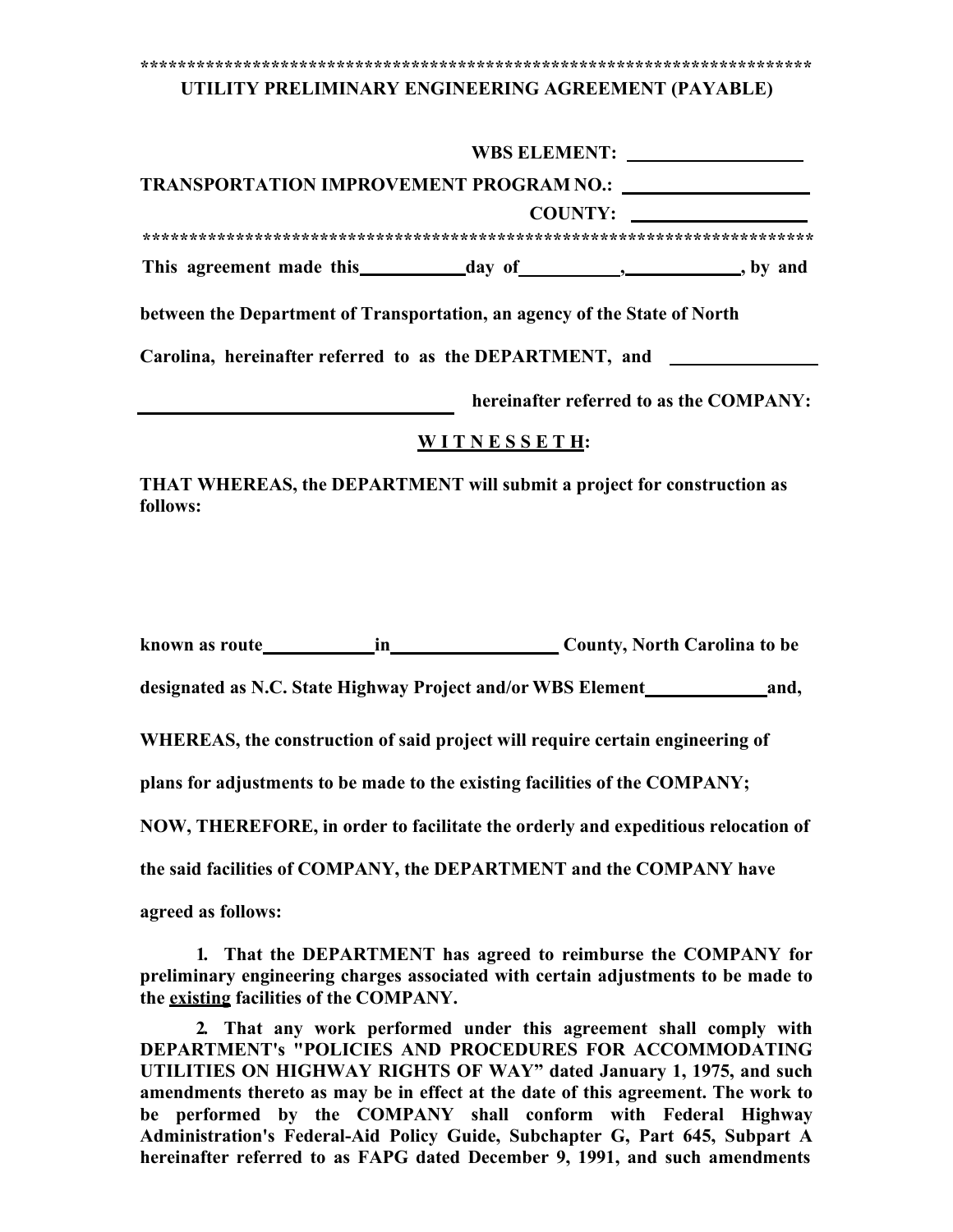**thereto as may be in effect at the date of this agreement. The provisions of said FAPG and amendments thereto are incorporated in this agreement by reference as fully as if herein set out. Any work performed under this agreement not in compliance with FAPG shall constitute unauthorized work and the DEPARTMENT shall be relieved of participating in the costs of such unauthorized work unless such work is done pursuant to a supplemental agreement attached to and made a part hereof.**

**3. That the COMPANY or COMPANY Engineering firm will prepare an estimate, broken down as to estimated cost of preliminary engineering, overhead rate, job classification pay rate, indirect cost rates, cost of capital rate and estimated man-day hours all in sufficient detail to provide the DEPARTMENT a reasonable basis for analysis. The before mentioned estimate is attached hereto and made a part hereof. The DEPARTMENT will not reimburse the COMPANY for any preliminary engineering not necessitated by the construction of the highway project, nor for changes made solely for the benefit or convenience of the COMPANY.**

**4. That payment for all work done hereunder shall be made in accordance with the requirements of FAPG unless payment is being made pursuant to a supplemental agreement attached to and made a part of this agreement.**

**5. That the preliminary engineering work provided for in this agreement will be performed by the method or methods as specified below:**

**\_\_ BY COMPANY'S REGULAR FORCE: The COMPANY proposes to use its regular personnel at its standard schedule of wages and working hours in accordance with the terms of its agreement with such employees.**

**\_\_ COMPANY proposes to use an existing written continuing contract under which certain work as shown by the COMPANY's estimate is regularly performed for the COMPANY and under which the lowest available costs are developed. The COMPANY shall submit a copy of the continuing contract (including rates) to the DEPARTMENT for review and approval. \_ BY EXISTING WRITTEN CONTINUING CONTRACT: The**

**BY CONTRACT: The COMPANY does not have adequate staff to perform the necessary engineering design with its own forces. The COMPANY submits to DEPARTMENT a draft advertisement for review and approval, and in accordance with NC General Statute 143-64.31 and 23 CFR 172, will select firms qualified to provide such service on the basis of demonstrated competence and qualification for the type of professional services and to negotiate a contract for those services at a fair and reasonable fee with the best qualified firm. The COMPANY shall submit overhead rates to the DEPARTMENT for review and approval in accordance with DEPARTMENT audit requirements. Refer to DEPARTMENT requirements at the following site:**

**[https://connect.ncdot.gov/projects/Roadway/Private%20Engineering%20Firm%20](https://connect.ncdot.gov/projects/Roadway/Private%20Engineering%20Firm%20Resources/NCDOT%20Audit%20Requirements%20Fiscal%20Form.pdf) [Resources/NCDOT%20Audit%20Requirements%20Fiscal%20Form.pdf](https://connect.ncdot.gov/projects/Roadway/Private%20Engineering%20Firm%20Resources/NCDOT%20Audit%20Requirements%20Fiscal%20Form.pdf)**[.](https://connect.ncdot.gov/projects/Roadway/Private%20Engineering%20Firm%20Resources/NCDOT%20Audit%20Requirements%20Fiscal%20Form.pdf)

**6. a. It is contemplated by the parties hereto that the construction of this State Highway Project will begin on or about the**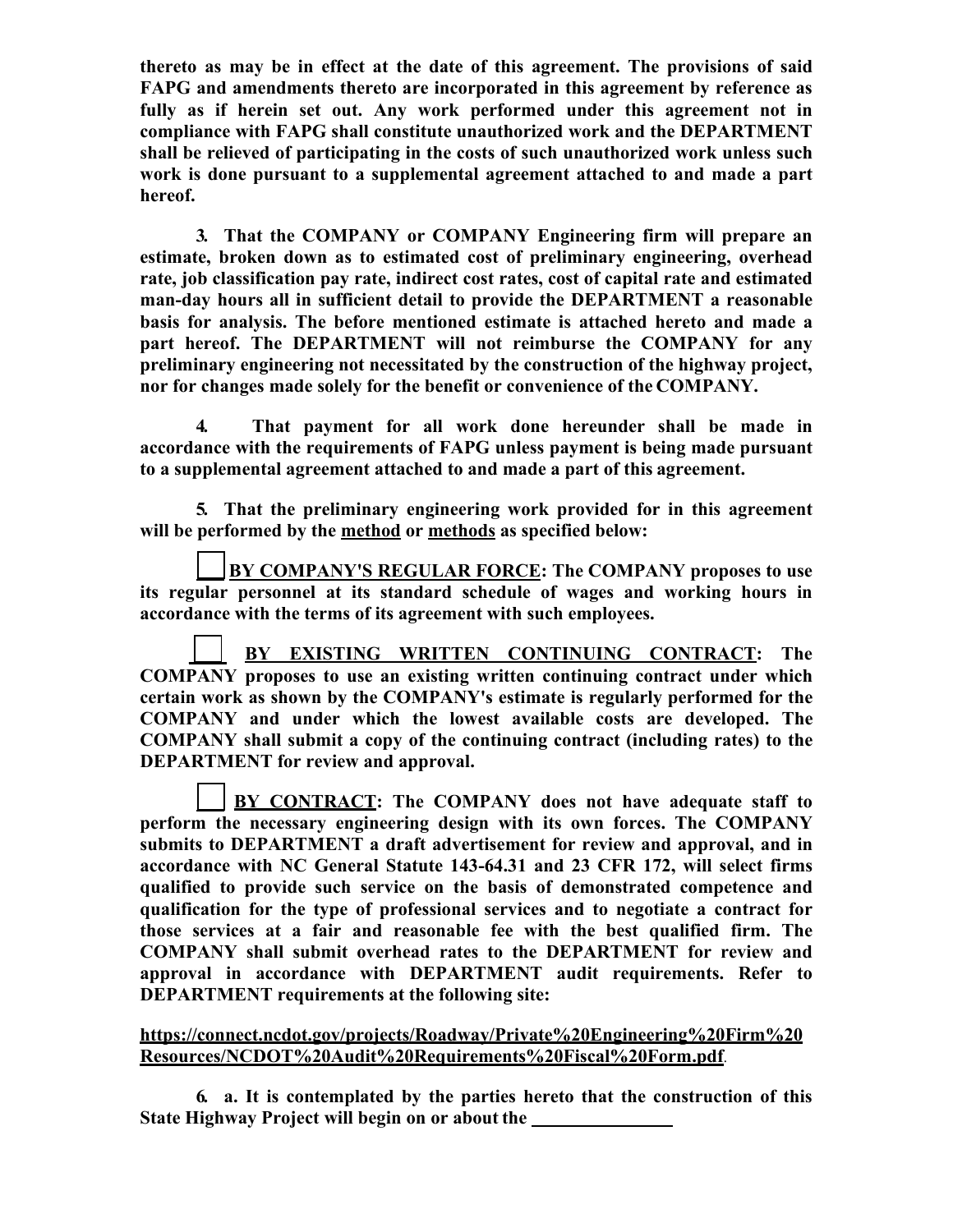**b. Based on the best information available at the present time to the COMPANY, indicate applicable paragraph below:**

> **\_\_ Preliminary Engineering will be complete allowing adequate time for materials and completion of certain adjustments prior to highway construction.**

**Preliminary Engineering will be complete prior to highway construction; however, certain adjustments are not expected to be complete prior to highway construction.**

**Other (Specify)**

**7. Indicate if (a) or (b) is applicable:**

- **a. That preliminary engineering is for the adjustments of existing facilities in conflict with said project.**
- **\_\_ b.** That the preliminary engineering involves COMPANY's request **for new facilities in addition to adjustments of existing facilities in conflict with said project.**

| 8. That the total estimated cost of the preliminary engineering<br>proposed herein, including all cost to the DEPARTMENT and |  |
|------------------------------------------------------------------------------------------------------------------------------|--|
|                                                                                                                              |  |
| The estimated preliminary engineering cost to the DEPARTMENT,<br>including all cost less any preliminary engineering for new |  |
|                                                                                                                              |  |
| The estimated cost to the COMPANY for any additional<br>preliminary engineering charges for new facilities requested         |  |
|                                                                                                                              |  |

**(***The above costs shall be supported by attached estimate***)** 

**9. That in the event it is determined there are changes in the scope of work, extra work, or major changes from the statement of work covered by this agreement, reimbursement shall be limited to costs covered by a modification of this agreement or a written change or extra work order approved by the DEPARTMENT.**

**10. Periodic progress billings of incurred costs may be made by COMPANY to the DEPARTMENT not to exceed monthly intervals; however, total progress billing payments shall not exceed 95% of the approved non-betterment estimate. Progress billing forms may be obtained from the Area Utility Agent. One final and detailed complete billing of all costs shall be made by COMPANY to the DEPARTMENT at the earliest practicable date after completion of work and in any event within 6 months after completion of work. The statement of final billing shall**